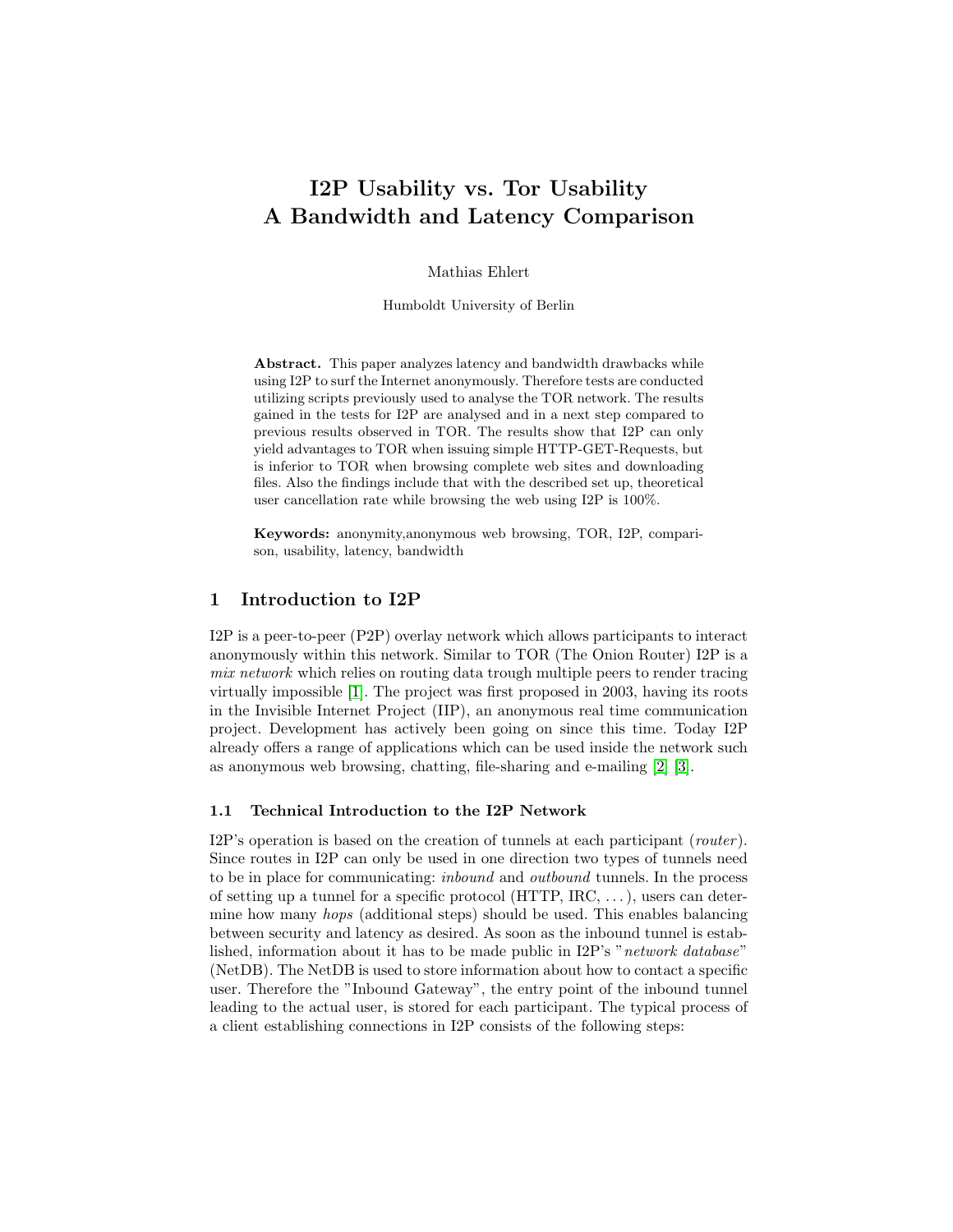- 1. Build own tunnels (inbound and outbound)
- 2. Query NetDB to find destination's inbound tunnel gateway
- 3. Use own outbound tunnel to send message
- 4. Message is routed through the outbound tunnel to the gateway node (last node of the tunnel)
- 5. Outbound tunnel gateway forwards message to the destinations's inbound tunnel gateway
- 6. Inbound tunnel gateway node forwards the message to the actual recipient

Currently there is no distributed DNS in place inside I2P. A hosts.txt-like approach is used to store mappings of domain names  $(*.i2p)$  to destinations in users' addressbooks. Layered encryption of the messages is realized through garlic encryption. The sender encrypts its message multiple times using the public keys of each node on the message's route. Each node then decrypts one layer of encryption using its own private key, revealing where to forward the message. For a more detailled description of I2P's inner workings see I2P's tech intro ([\[3\]](#page-11-2)).

#### 1.2 Differences to TOR

The main characteristic in which I2P differs from TOR is the focus of the project. While TOR was designed with the intention to enable anonymous internet browsing, I2P's focus is to provide an anonymous network, isolated inside the internet, offering various protocols and applications within. It is however possible to utilize I2P outproxies to reach the internet and thus enable anonymous web browsing. Due to the focus of the project, there was only one public outproxy in place at the time of this writing (false.i2p). Another difference to the TOR network is, that I2P tunnels can only be used unidirectional compared to TOR's bidirectional tunnels. Also, as mentioned in Section [1.1](#page-0-0) I2P uses garlic encryption where TOR uses onion encryption. Both implementations are based on layered encryption, garlic encryption offering the possibility to store multiple messages inside the innermost layer [\[3\]](#page-11-2).

## 2 Test Scenario

Naturally the technique used to anonymize traffic through I2P yields additional latency and bandwith loss with every hop taken. The main task of this work is to quantify average latency and bandwith when accessing websites through an I2P outproxy and to compare the results with previously measured values for TOR. To achieve this, a testing environment has been set up consisting of two machines connected to the I2P network. One machine configured to function as a dedicated outproxy and one client set up to use the two outproxies (the public one and the dedicaded one).

2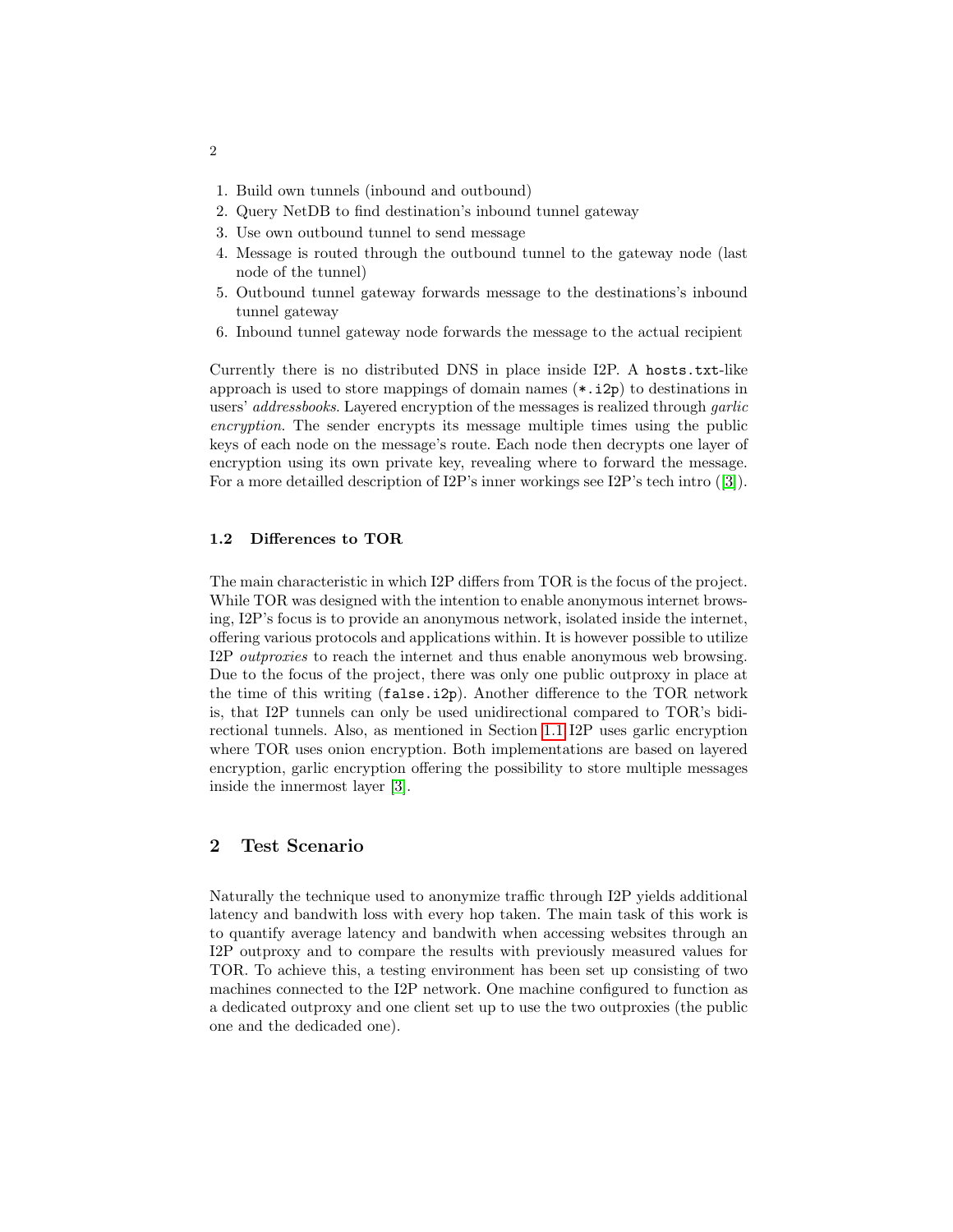#### 2.1 Outproxy

The first task while setting up the environment was to put an own outproxy into the I2P network for dedicated use in these tests. This was done to be independent from the public outproxy. Since there is only one, chances are it might be under heavy load if multiple users access it at the same time, thus distorting measurement results. Used was a Virtual Machine inside the Humboldt University network, Berlin Germany. On this VM, a Squid proxy was set up with caching disabled in order to measure actual bandwidth to destinations. Also the machine was connected to I2P and a local tunnel was created, routing requests from inside I2P to the local squid, thus accessing the internet. The fact that the machine's address can be used as an outproxy was not published, to make sure access to it was exclusive. When setting up the HTTP tunnel, default values were used for tunnle length (2 hops), variance of tunnel length (0), and all other values.

#### <span id="page-2-0"></span>2.2 Client

On the other end, a common asymmetric 16 MBit/s downstream, 1 MBit/s upstream DSL has been used. On a Windows 7 host , Ubuntu was running inside a Virtual Machine. The host system had an Intel i7 M620 (2,67GHz) processor and 8 GB of RAM. The VM was assigned 1 CPU core and 2 GB of RAM. I2P was installed on the VM and the outbound HTTP proxy was set up with standard values concerning tunnel lenght and variance via the I2P web interface. The web server is automatically launched when i2prouter, I2P's main program, is started. Both outproxies were specified, the public one defined by its hostname false.i2p, and the dedicated one by using its unique base32 name (52 characters + .i2p) [\[4\]](#page-11-3). That way, I2P cycles through both proxies in steps of about 7 minutes.

#### 2.3 Scripts

In order to quantify latency and bandwidth objectively, a set of perl scripts was used to measure:

- 1. HTTP GET Request durations (CORE Latency)
- 2. Duration of downloading whole webpages including images and external ressources (AVERAGE Latency)
- 3. Speeds when downloading certain amounts of data (Bandwidth)

The perl scripts were written and previously used by Fabian et al. [\[5\]](#page-11-4) to analyse latency and bandwidth inside the TOR network. The scripts simulate typical user requests while browsing websites and store measured values. As example destinations, a list of the 500 most visited web sites according to [http://www.](http://www.seomoz.org) [seomoz.org](http://www.seomoz.org) was used. The targets were accessed directly and via I2P alternately.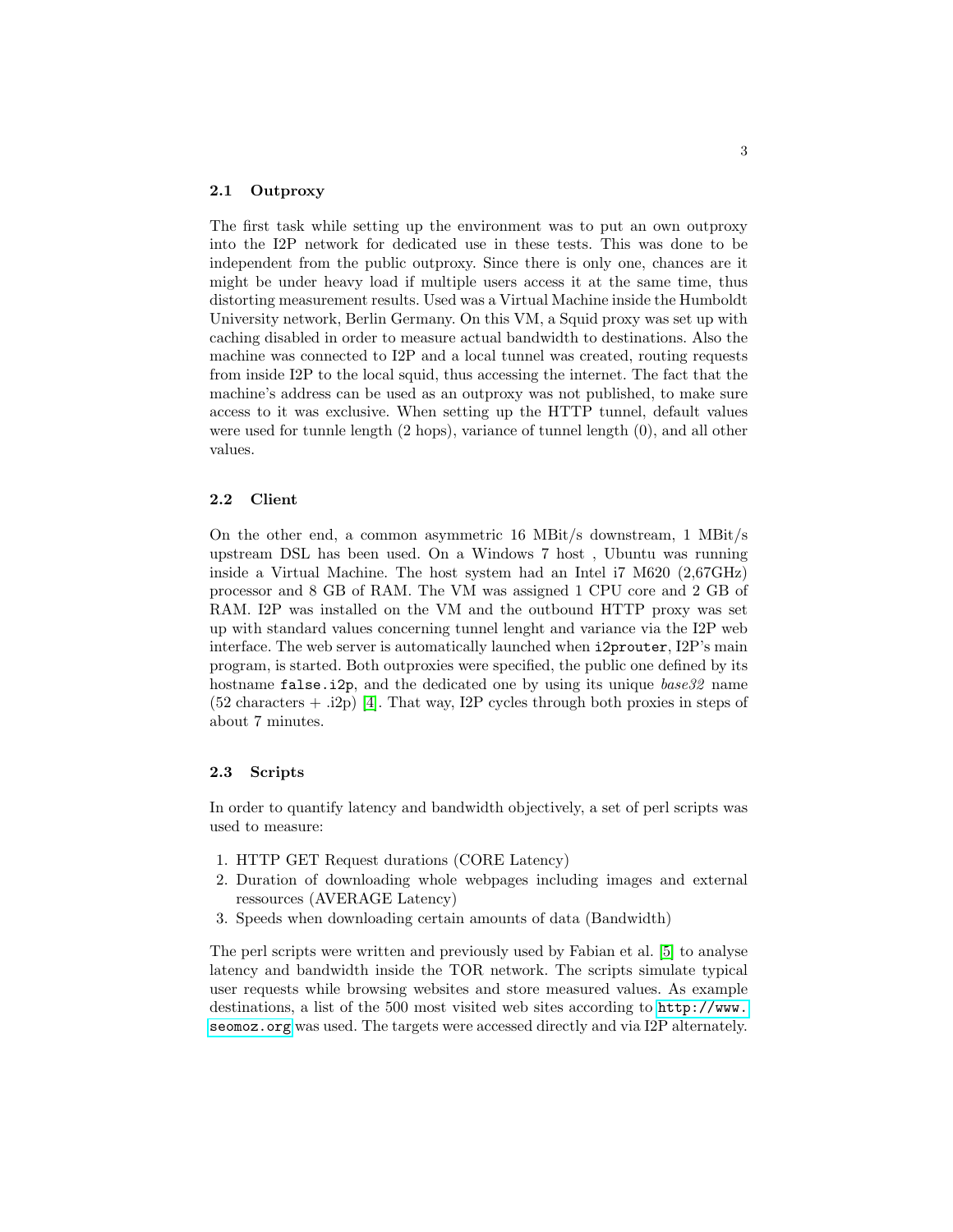## <span id="page-3-1"></span>3 Results

The following section will present the results of the measurements. A boxdiagram design was chosen, in order to show the distribution of recorded values. The graphs are based on minimum and maximum values, (whiskers) as well as .25 and .75-quantiles (lower and upper bounds of boxes).

#### 3.1 CORE Latency: HTTP-GET-Requests

The first measurements which were done, aimed at CORE latency of visiting web sites, meaning only a HTTP-GET-Request to the specified target. Figure [1](#page-3-0) displays CORE latency when accessing ressources directly. Data has been limited to 20 web sites for better visibility. With a direct connection an average core latency of 3.31 seconds was measured on the set of 20 web sites.

Figure [2](#page-4-0) contrasts CORE latency when anonymously browsing via I2P. It is



<span id="page-3-0"></span>Fig. 1. CORE Latency Direct (Top 20)

observable that latency increases sharply by a factor of around 3 to an average of 10.07 seconds. Finally, the complete set of data from accessing the Top 500 list was used to render Figure [3.](#page-5-0) Here the overall level of additional latency of I2P to HTTP-Requests becomes apparent. When 25% of all direct requests took less than 0.64 seconds, the .25-quantile of I2P requests lies at 2.16 seconds. Furthermore the .75-quantiles were at 1.45 seconds (direct) and 6.04 seconds (I2P).

4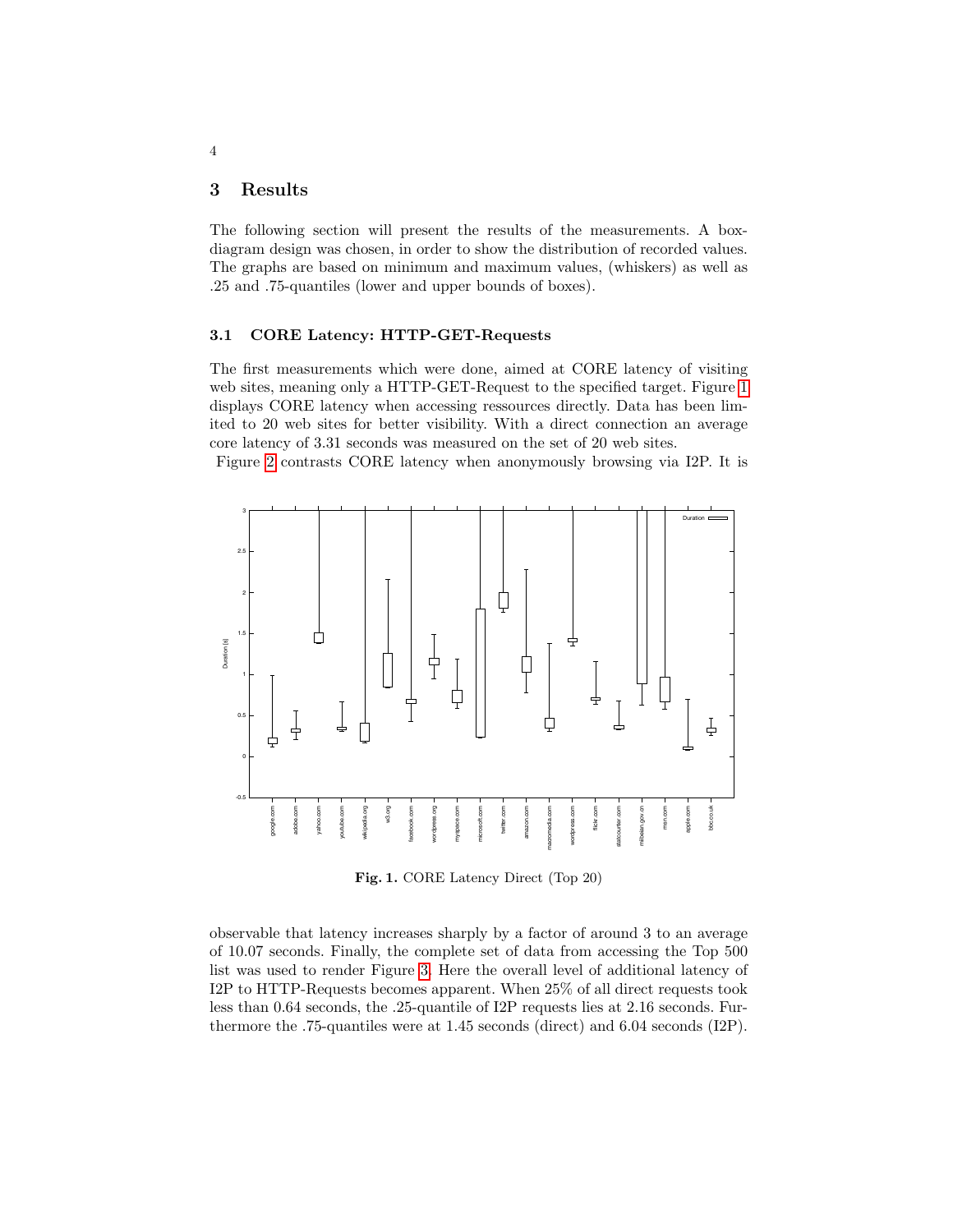

<span id="page-4-0"></span>Fig. 2. CORE Latency I2P (Top 20)

Also, when evaluated individually, only a slight deviation can be identified between the publicly available outproxy (false.i2p) and the outproxy set up for this work. The latter was slightly faster with an average of 9.33 seconds compared to the public proxy with 12.07 seconds latency on average.

## 3.2 AVERAGE Latency: Complete Webpages

During the next tests the duration of accessing whole web pages was analyzed, including neccessary images and other ressources. So called AVERAGE Latency for direct access of the first 20 sites is displayed in Figure [4.](#page-5-1) A clear variation between simpler and more complex websites (google.com vs. adobe.com) can be observed in the graph. Conducting the same tests through an I2P-tunneled connection yields the results shown in Figure [5.](#page-6-0) The scale of the Y-axis has been expanded by a factor greater than 10 to properly hold the bigger latency values. To contrast both direct and tunneled latency values, Figure [6](#page-7-0) displays minimum and maximum values, as wel as .25 and .75 quantiles. The graph points out, that while 75% of all direct visits took less than 13.818 seconds seconds, I2P increased this value to 226.854 seconds, yielding a factor of more than 16. In addition, 25% of websites accessed via I2P were retrieved only faster than 14.39 seconds while with direct access' .25 quantile was measured at 2.957 seconds. Comparing average values of the two I2P outproxies to each other, a slight difference can be observed: the public one seems to be a little faster with a median of 157.51 seconds, while the dedicated outproxy average amounts to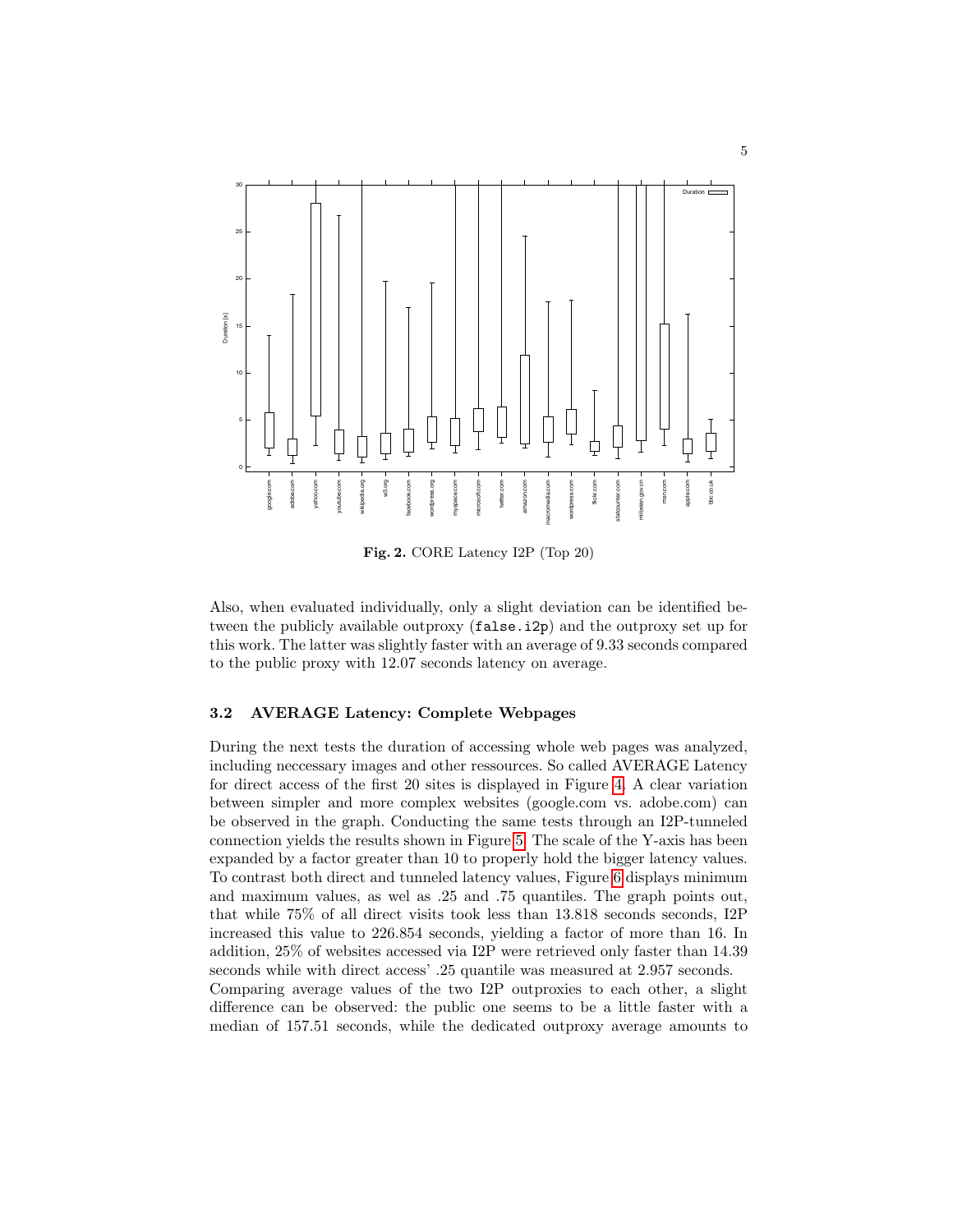

<span id="page-5-0"></span>



<span id="page-5-1"></span>Fig. 4. AVERAGE Latency Direct (Top 20)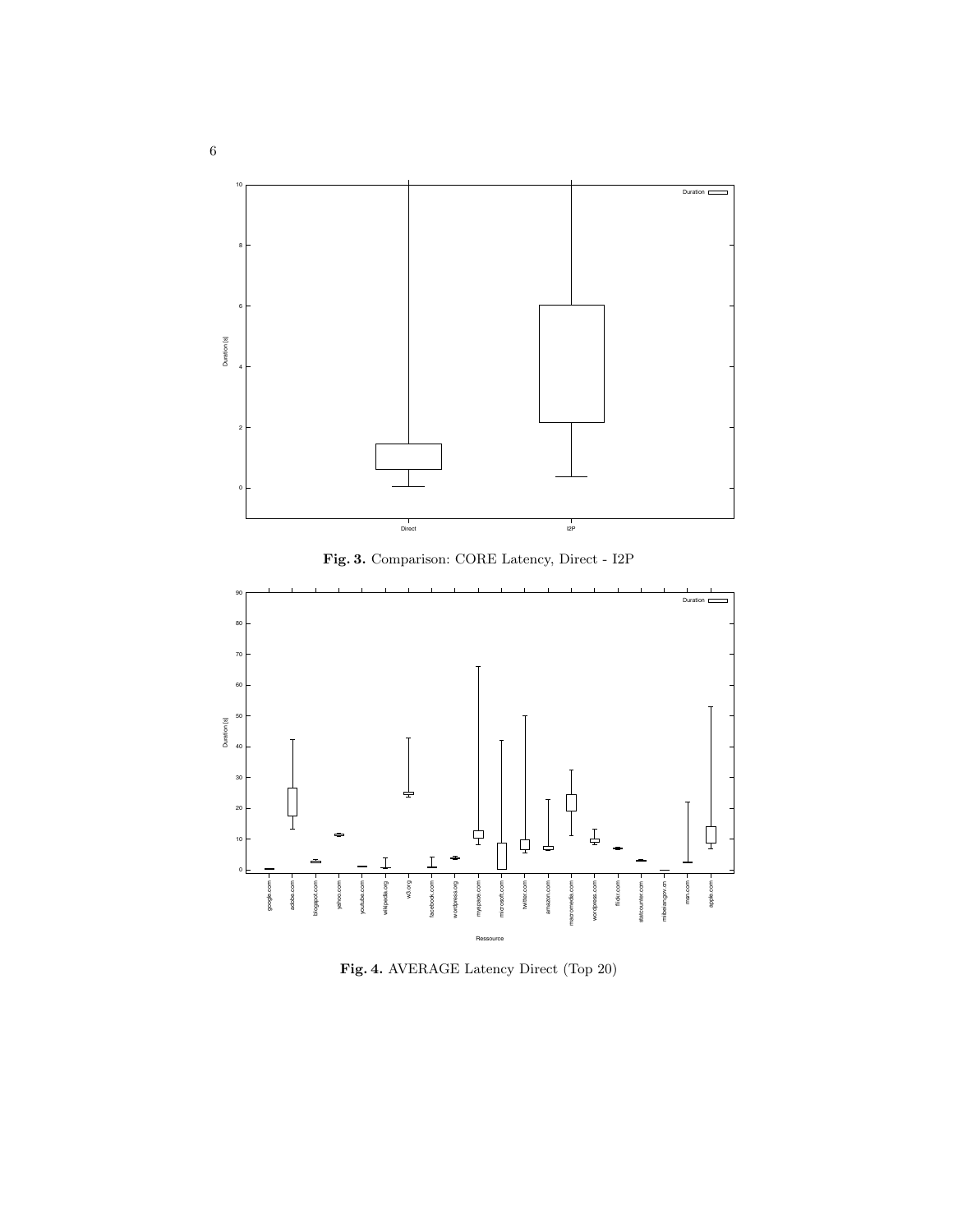

<span id="page-6-0"></span>Fig. 5. AVERAGE Latency I2P (Top 20)

215.54 seconds. This could be an effect caused by caching at the former but was not analysed in more deeply in this work.

## 3.3 Download Speeds

In a last test, download bandwidth was measured. Parts of a file in a fixed location were downloaded repeatedly with increasing part sizes (50-1000 kB), each time recording download speed. As expected the differences depicted in Figure [7](#page-8-0) are significant. Average download speeds on the direct connection were observed at 937.90 kB/s while the average bandwidth via I2P dropped to 31.28 kB/s. It is still worth noting that the maximum download speed reached through I2P was 277.82 kB/s. Furthermore when analysing details about the distibution of bandwidth values it becomes apparent that the .75 quantile amounts to 38.39 kB/s via I2P in contrast to 1224.18 kB/s achieved directly.

It is also worth noting, that here as well, no significant discrepancies could be identified when analysing results grouped by outproxy. The average download speed via the public outproxy was  $33.35 \text{ kB/s}$ , while the dedicated outproxy yielded 29.63 kB/s on average.

## 4 Comparison to TOR Measurements

Comparing usability factors such as latency and bandwidth of I2P to TOR is the objective of the next section. This shall be done by relating TOR measurements,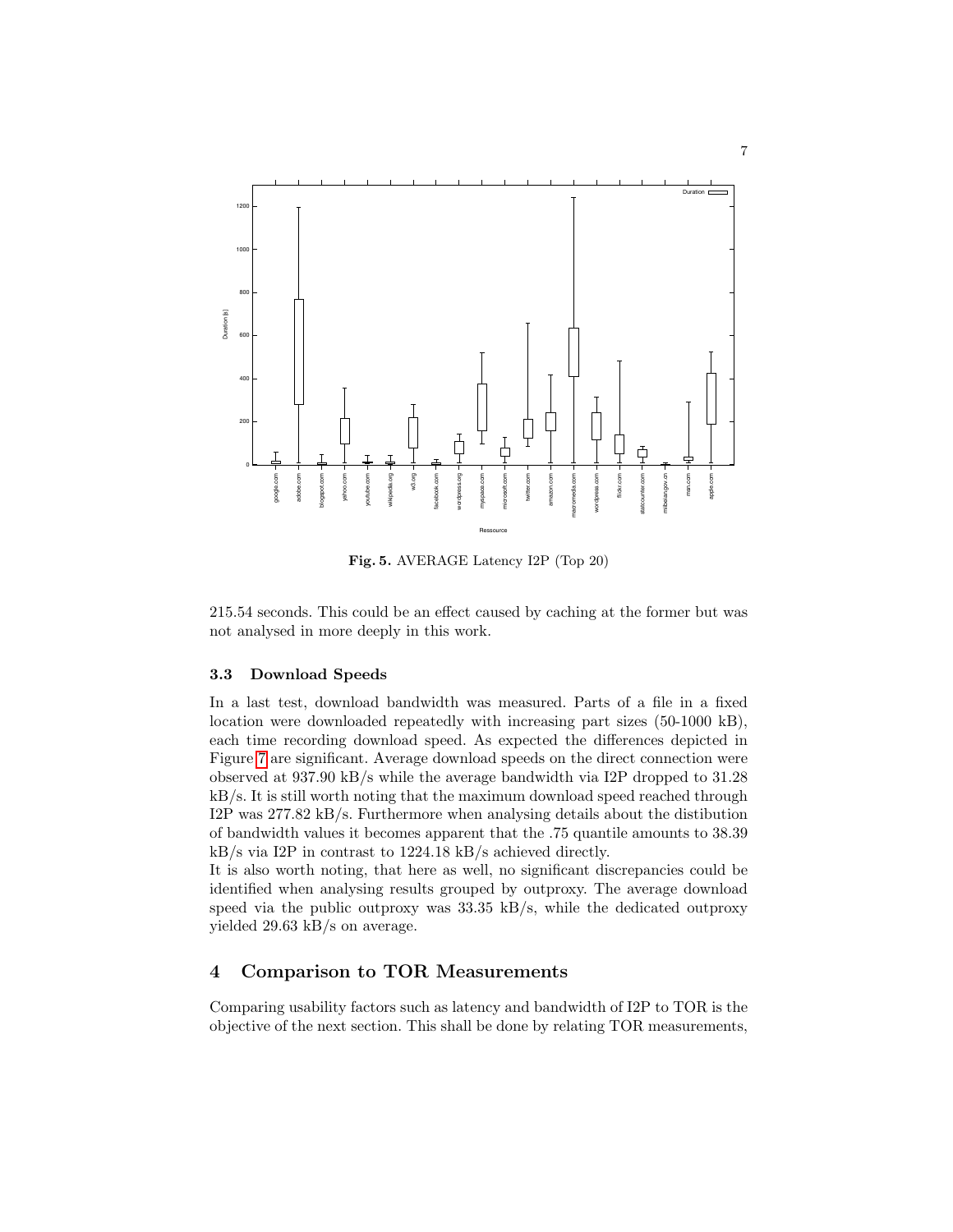

<span id="page-7-0"></span>Fig. 6. Comparison: AVERAGE Latency, Direct - I2P

previously presented by Fabian et al. [\[5\]](#page-11-4), to the newly acquired I2P results described here in Section [3.](#page-3-1)

#### 4.1 Comparison of CORE Latency

The candlestick plots of Figure [8](#page-9-0) show how on average CORE latency in I2P is considerably below the TOR value. The median latency values for HTTP-Requests lie at 3.49 (I2P) and 7.08 (TOR) seconds. For I2P .25 and .75 quantiles are 2.16 and 6.04 seconds respectively, whereas Fabian et al. previous observed values of 4.00 and 12.61 seconds for TOR.

#### 4.2 Comparison of AVERAGE Latency

Observed AVERAGE latency figures of both I2P and TOR are contrasted in Figure [9.](#page-9-1) Standing out is the fact that unlike with CORE latency, AVERAGE latency in I2P is higher than TOR values. The .25 quantiles lie close to each other at 9.60 (TOR) and 14.39 (I2P) seconds, but medians and .75 quantiles show a notable difference. While 50% of TOR requests are completed in less than 16.99 seconds, half of the I2P requests take 103.19 seconds, which amounts to around 500% of additional latency. A similar tendency can be observed for the .75 quantiles of 30.26 (TOR) and 226.85 (I2P) seconds.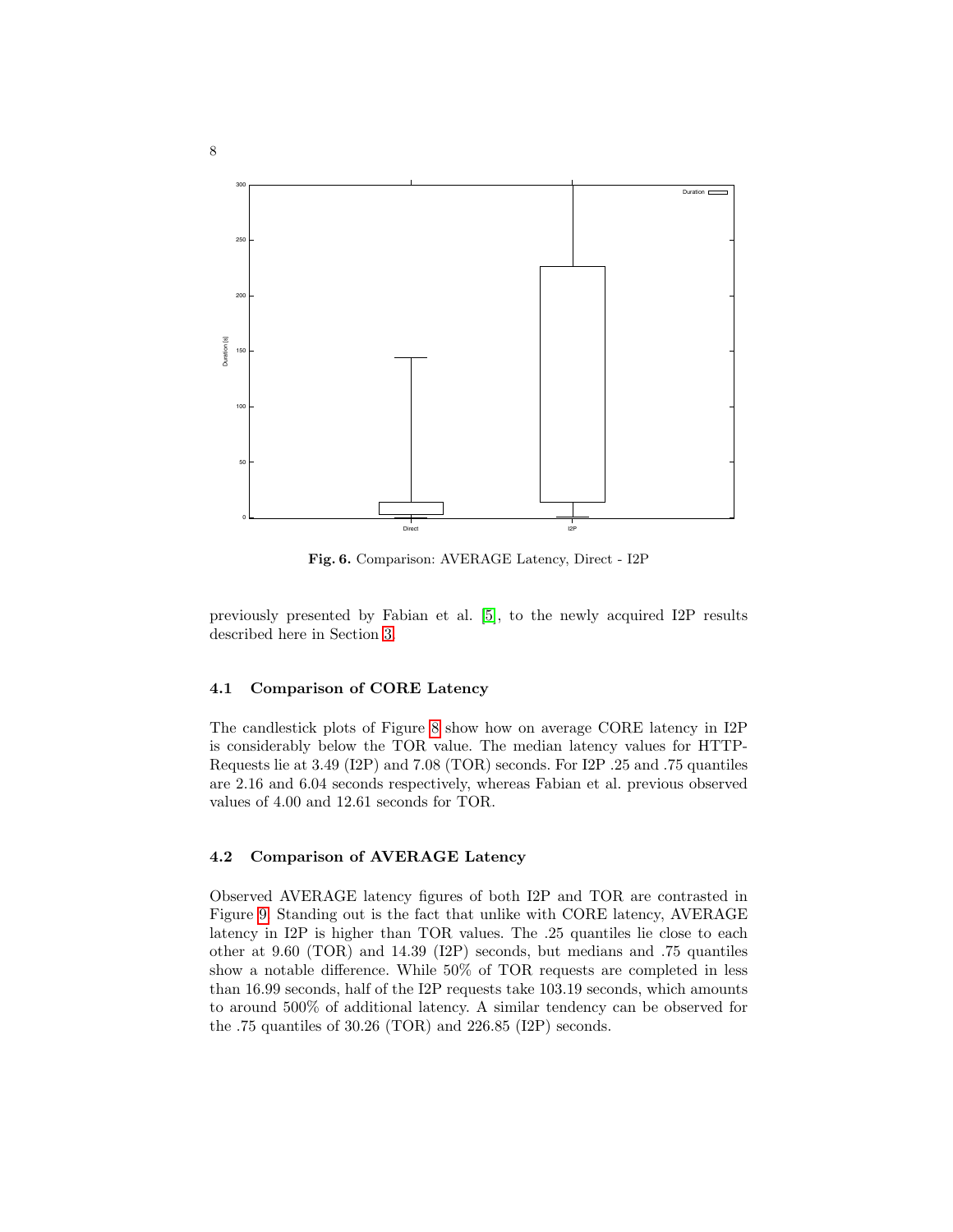

<span id="page-8-0"></span>Fig. 7. Comparison: Download Bandwidth, Direct - I2P

#### 4.3 Comparison of Download Speeds

The last comparison of this chapter focuses on bandwidth while downloading a single file. The results are visualized in Figure [10.](#page-10-0) Again average download bandwidth of TOR is above I2P's. While TOR's median lies at 51.62 kB/s, I2P's median value only amounts to 12.91 kB/s.

## 5 Conclusion

The comparisons in the last chapter pointed out, that while using I2P one can achieve better results for CORE latency (HTTP-GET-Requests) than via TOR. Still, AVERAGE latency and download bandwidth provided favorable results via TOR.

The reasons for the discrepancy between the findings could be explained by the different structures of the two services. TOR is a widely known tool, thus having a large number of users, distributed all around the globe, being the defacto standard anonymity tool. In contrast, I2P is less known and has a smaller user base, which might be geographically more centered around Central Europe.

9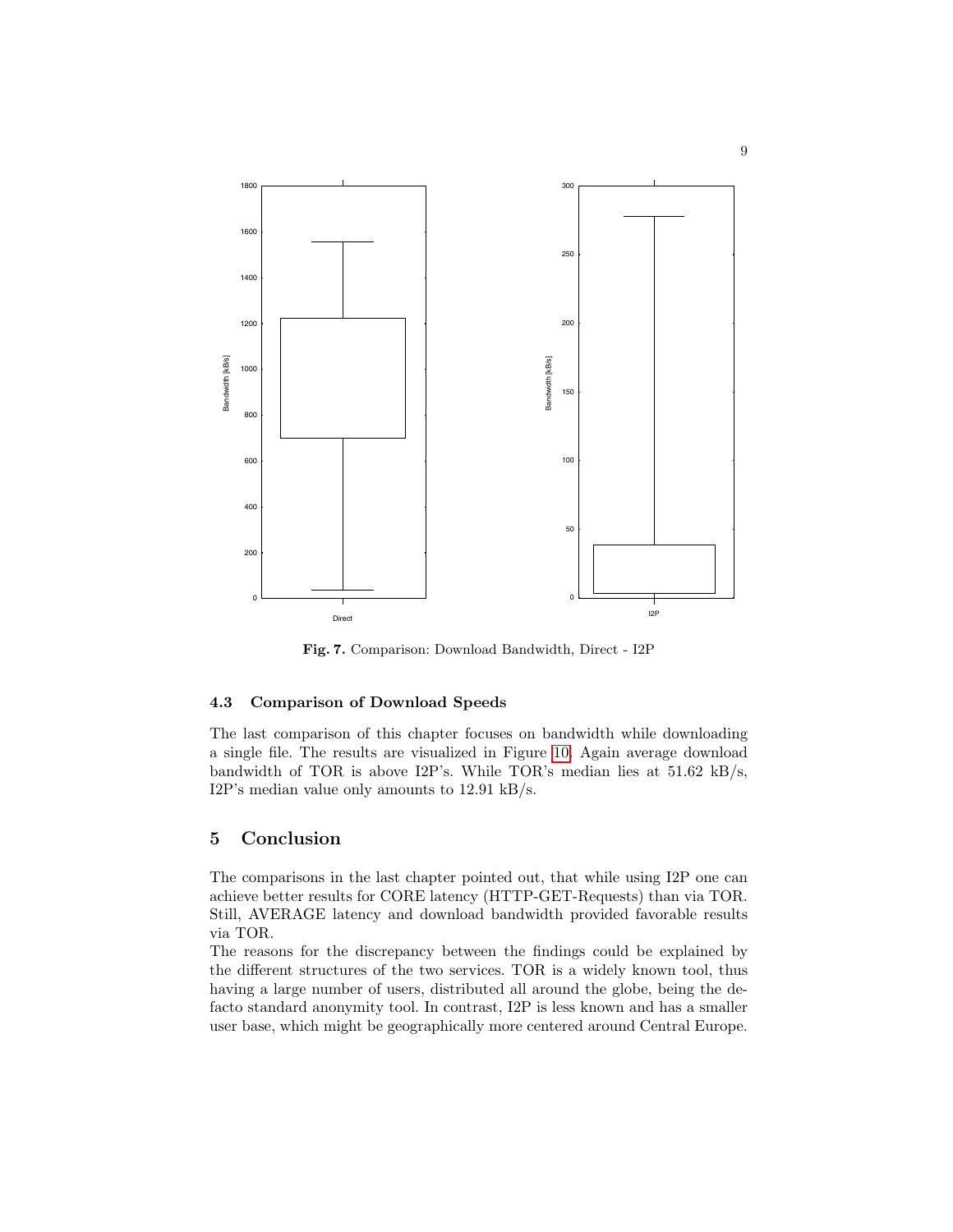

<span id="page-9-0"></span>Fig. 8. Comparison: CORE Latency, I2P - TOR



<span id="page-9-1"></span>Fig. 9. Comparison: AVERAGE Latency, I2P - TOR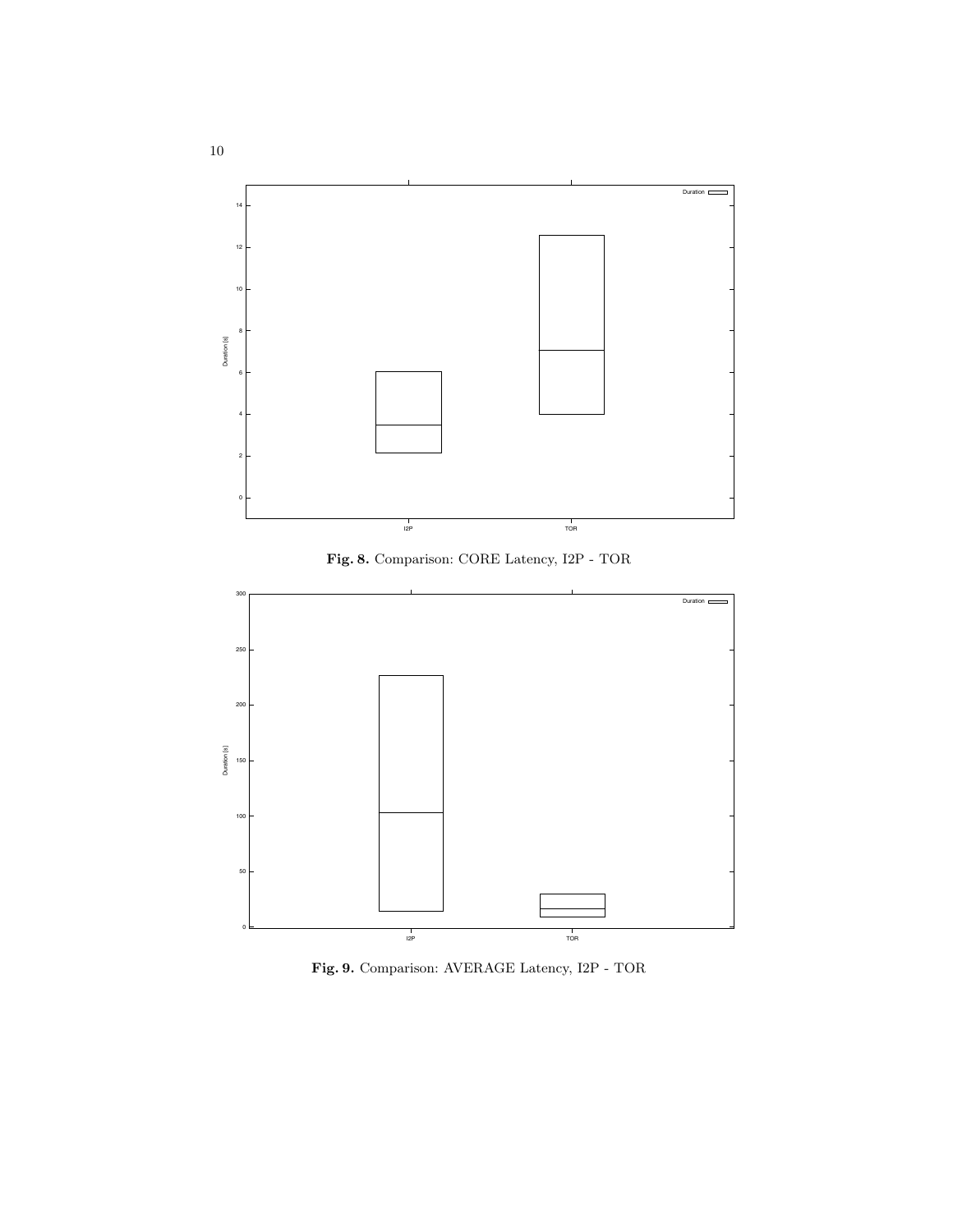

<span id="page-10-0"></span>Fig. 10. Comparison: Download Bandwidth, I2P - TOR

This would mean requests in TOR could potentially have to travel longer routes, although only 3 hops are taken in between a TOR user and a TOR exit node. When most users of I2P are located in, or around germany and Central Europe, routes could be shorter on average, although usually 5 hops are typical in I2P (2 for the own outbound tunnel, plus 3 for the outproxies's inbound tunnel). In cases where bandwidth plays a larger role, like AVERAGE latency (complete webpages) and download measurements, TOR could benefit from the fact that only 3 additional hops are taken. In both settings the peer with the lowest bandwidth determines the overall throughtput. In a shorther route chances might be lower to encounter a very slow peer. Another reason for the higher throughtput in TOR might be differences in encryption overhead in the two services. Furthermore, taking into account the sudies of Nah [\[6\]](#page-11-5) and Fabian et al. [\[5\]](#page-11-4), the median value of I2P's AVERAGE latency of 184.59 seconds can be mapped to a cancellation rate of 100% (TOR: 88%) rendering I2P not suitable for anonymous

web browsing offering decent usability under the given conditions at the time of this writing.

# 6 Future Work

With the results of this work, several possibilities emerge to expand research about the topic of latency benchmarking in I2P. While it is unlikely that the team of researchers and programmers behind I2P will focus further development